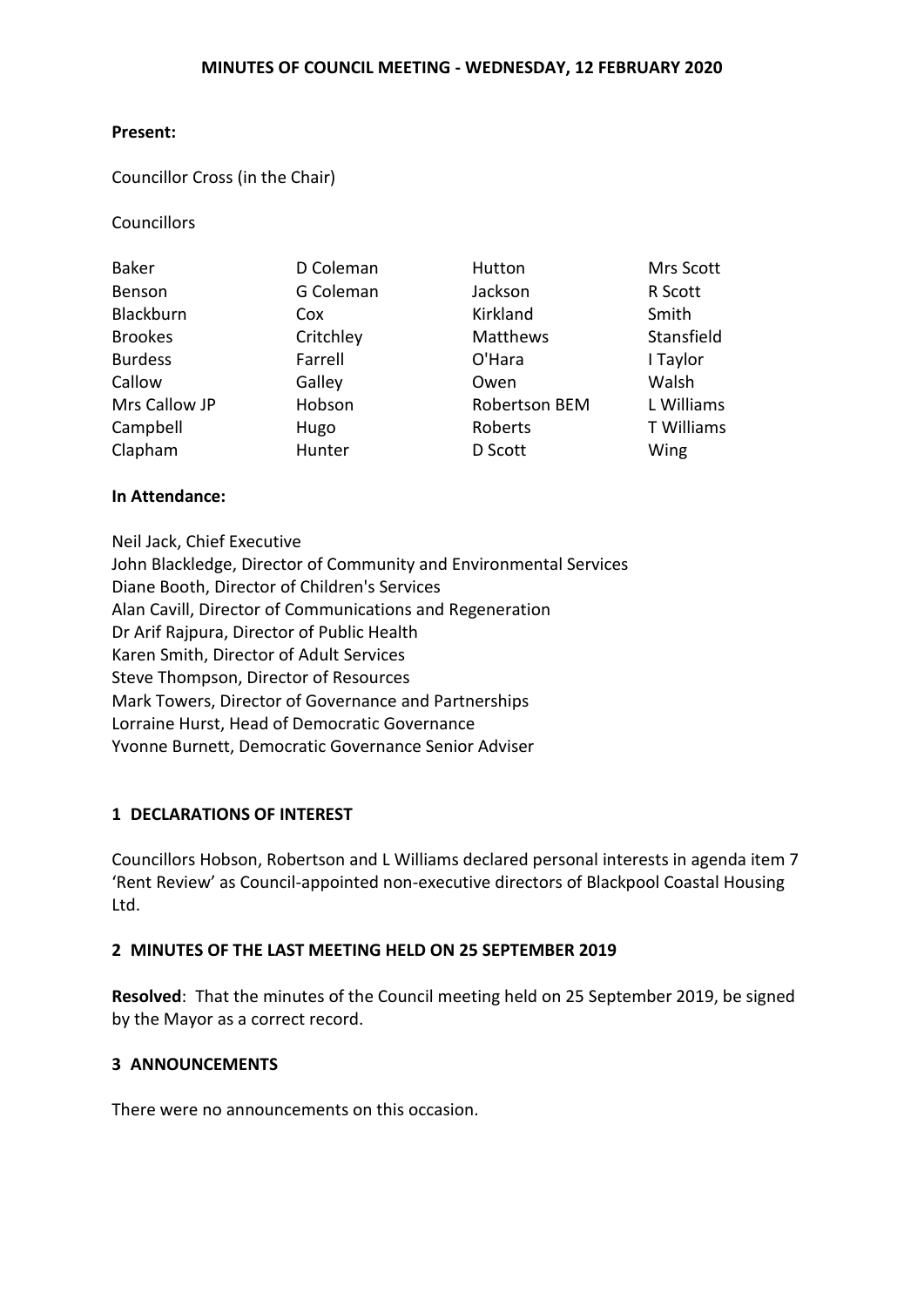# **4 PUBLIC REPRESENTATIONS**

Ms Eaglestone addressed the Council on the #BlackpoolBeatingBullying campaign and the anti-bullying Charter Mark intended to be rolled out across schools in Blackpool.

Cllr Benson, Cabinet Member for Schools, Education and Aspiration responded to Ms Eaglestone.

Mr Crowther addressed members on the work of Empowerment, an advocacy charity working within the Blackpool area.

Cllr Blackburn, Leader of the Council responded to Mr Crowther.

# **5 EXECUTIVE REPORTS, COMBINED FIRE AUTHORITY REPORT AND THE CHAIRMAN OF THE CHAIRMAN OF THE AUDIT COMMITTEE REPORT**

The Leader of the Council, the Deputy Leader (Tourism and Place) and Deputy Leader (Children) presented reports to the Council on work undertaken in their own portfolio area and those portfolios under their responsibility. The reports covered corporate, strategic and policy issues, together with work being undertaken in transforming services and with partners. The Chairman of the Audit Committee also presented his annual report and Members of the Lancashire Combined Fire Authority reported on the meeting held in December 2019.

Questions, comments and debate were invited from all councillors on each of the report areas.

### Notes:

- 1. In response to a question from Councillor T Williams regarding the payment of £14,000 per month to APCO car parks, Councillor Blackburn offered to confirm in writing to all councillors whether the parking spaces were those located at Wilkinsons and the reason for the spaces being reserved.
- 2. The Council agreed for a two minute extension to the time limit for debate on the report from the Deputy Leader of the Council (Place and Tourism).
- 3. Councillor Campbell agreed to provide a written response to Councillor M Scott on how the Council ensured that the suppliers to which it awarded contracts met their obligations in terms of social value responsibility as well as the monitoring and reporting arrangements.

# **6 COUNCIL TAX REDUCTION SCHEME 2020 / 2021**

Members considered the recommendations from the Executive meeting on 20 January 2020 in relation to the approval of a local Council Tax Reduction Scheme.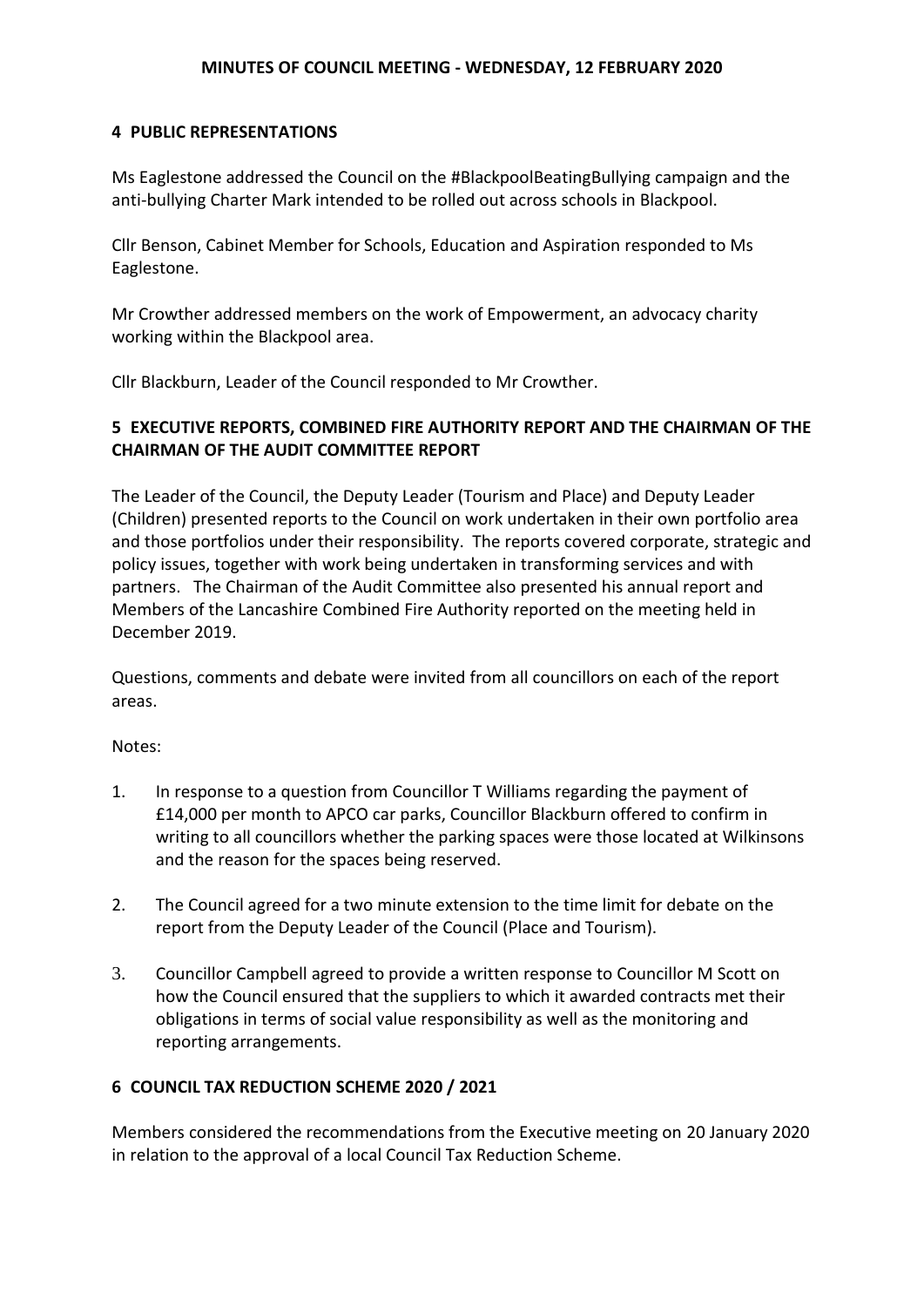Members noted that the percentage reduction was proposed to be at the same level as the previous year, with the exception of those that fell into the vulnerable or low income categories and as such no additional costs had been forecast.

**Motion**: Councillor Brookes proposed (and Councillor Blackburn seconded):

- '1. To agree the Council Tax Reduction Scheme 2020 / 2021, as submitted with the Executive report on 20 January 2019.
- 2. To agree that the reduction applied to working age claimants remains the same as the 2019/ 2020 Scheme agreed by Council on 30 January 2019 and that the main elements and method of calculating awards will be the same.
- 3. To agree that the Council continue to operate a Discretionary Discount Policy to be awarded in cases of exceptional hardship, as submitted with the Executive report on 20 January 2020'.

**Motion carried**: The motion was submitted to the Council and carried.

# **7 RENT REVIEW**

The Council considered the recommendations of the Executive from its meeting on 20 January 2020 regarding the levels of rents and service charges for Housing Revenue Account dwellings proposed to be applied to the 2020/2021 financial year, as well as new charges for Housing Revenue Account Services and related Non-Housing Revenue Account properties.

**Motion**: Councillor Brookes proposed (and Councillor Blackburn seconded):

'To approve the recommendations of the Executive from its meeting held on 20 January 2020 namely:

- 1. To agree that rents for all Housing Revenue account properties are increased by 2.7% in 2020/ 2021, following rent reductions over the last four years.
- 2. To agree that the level of Housing Revenue Account balances remain protected at £1 million, as previously agreed.
- 3. To agree that Housing Revenue Account service charges (as detailed in Appendix B to the report to the Executive) and that other General Fund service charges (as detailed in Appendix C to the report to the Executive) are charged as outlined'.

Prior to voting, five members of the Council requested that the vote on the motion should be recorded. The voting was as follows:

**For the motion:** Councillors Benson, Blackburn, Brookes, Burdess, Campbell, Critchley, Cross, Farrell, Hobson, Hugo, Hunter, Hutton, Jackson, Kirkland, Matthews, O'Hara, Owen, Smith, Taylor, L Williams – **total 20**.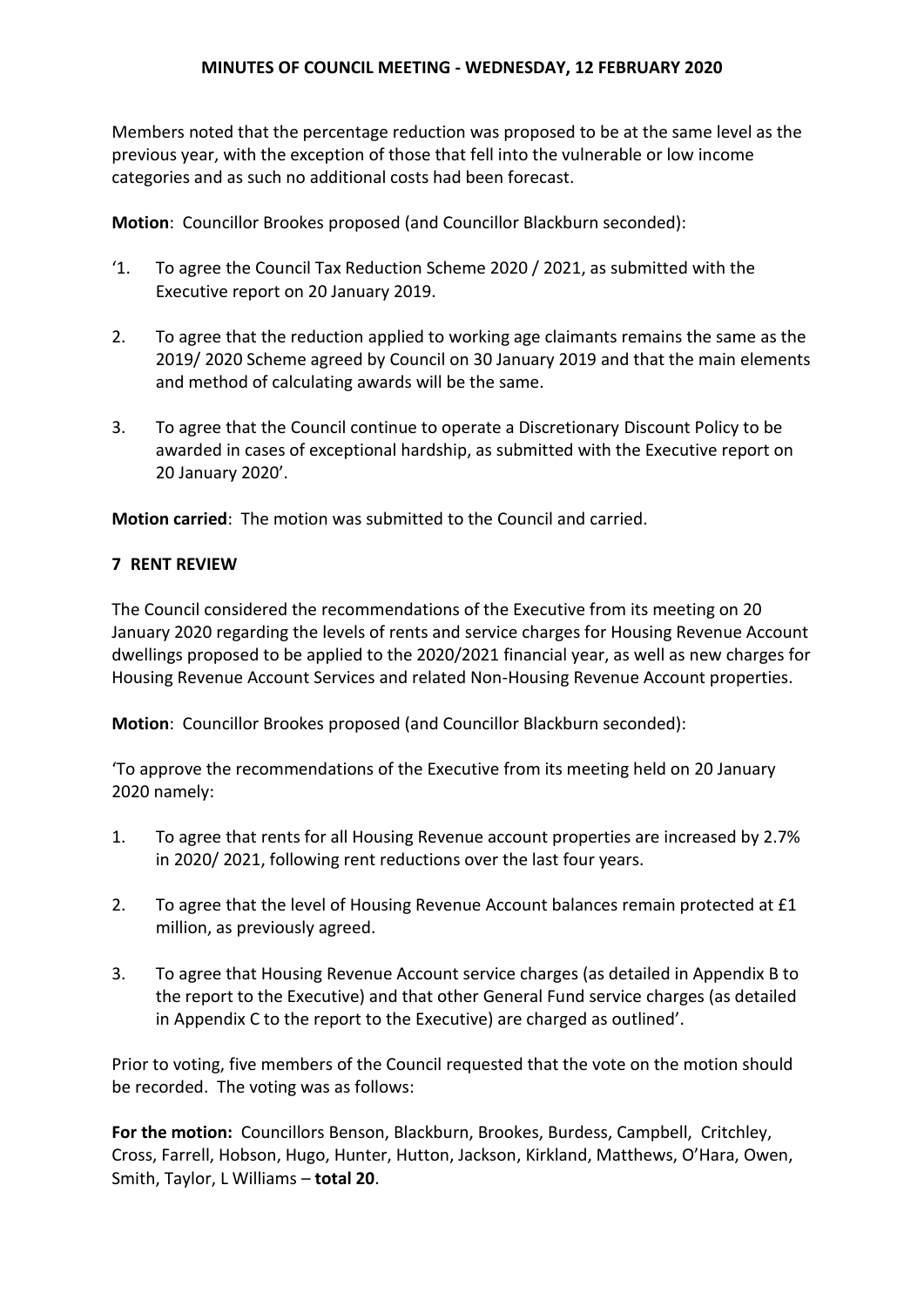**Against the motion:** Councillors Baker, Mrs Callow, Callow, Clapham, D Coleman, G Coleman, Cox, Galley, Roberts, Robertson, D Scott, Mrs Scott, R Scott, Stansfield, Walsh, T Williams, Wing - **total 17.**

**Abstentions:** None

**Motion carried**: The motion was therefore carried.

#### **8 PAY POLICY STATEMENT 2020/ 2021**

The Council considered the recommendation from the Chief Officer's Employment Committee in relation to the Pay Policy Statement, which was required to be approved for the 2020/2021 financial year. The Statement set out policy on Chief Officer Remuneration, remuneration of its lowest paid employees including the definition used for this group, as well as the relationship between the chief officer remuneration and that of other staff. Members also noted the guidance from the Ministry of Housing, Communities and Local Government in terms of other areas the policy statement was expected to cover.

The report highlighted the duty to report on the gender pay gap and Members noted that the Council fared favourably in terms of annual earnings of female employees.

**Motion**: Councillor Blackburn proposed (and Councillor Campbell seconded):

'To approve the Pay Policy Statement, as submitted to the Chief Officers Employment Committee and attached as an appendix to the Council report'.

**Motion carried**: The motion was submitted to the Council and carried.

#### **9 POLLING STATION REVIEW**

The Council considered the review of polling districts and polling places that had commenced in Autumn 2019 and noted that no formal representations had been received in response to the consultation that had been carried out as part of that process.

Members noted that the recent snap Parliamentary election had since highlighted issues associated with the use of temporary mobile polling stations and that alternative options were currently being pursued.

**Motion**: Councillor Blackburn proposed (and Councillor L Williams seconded):

- '1. To endorse the polling districts and polling places as set out in the appendices to this report.
- 2. To note that alternative options to replace temporary (mobile) polling stations are currently being pursued and to agree that delegated authority is given to the Chief Executive to determine these following appropriate consultation'.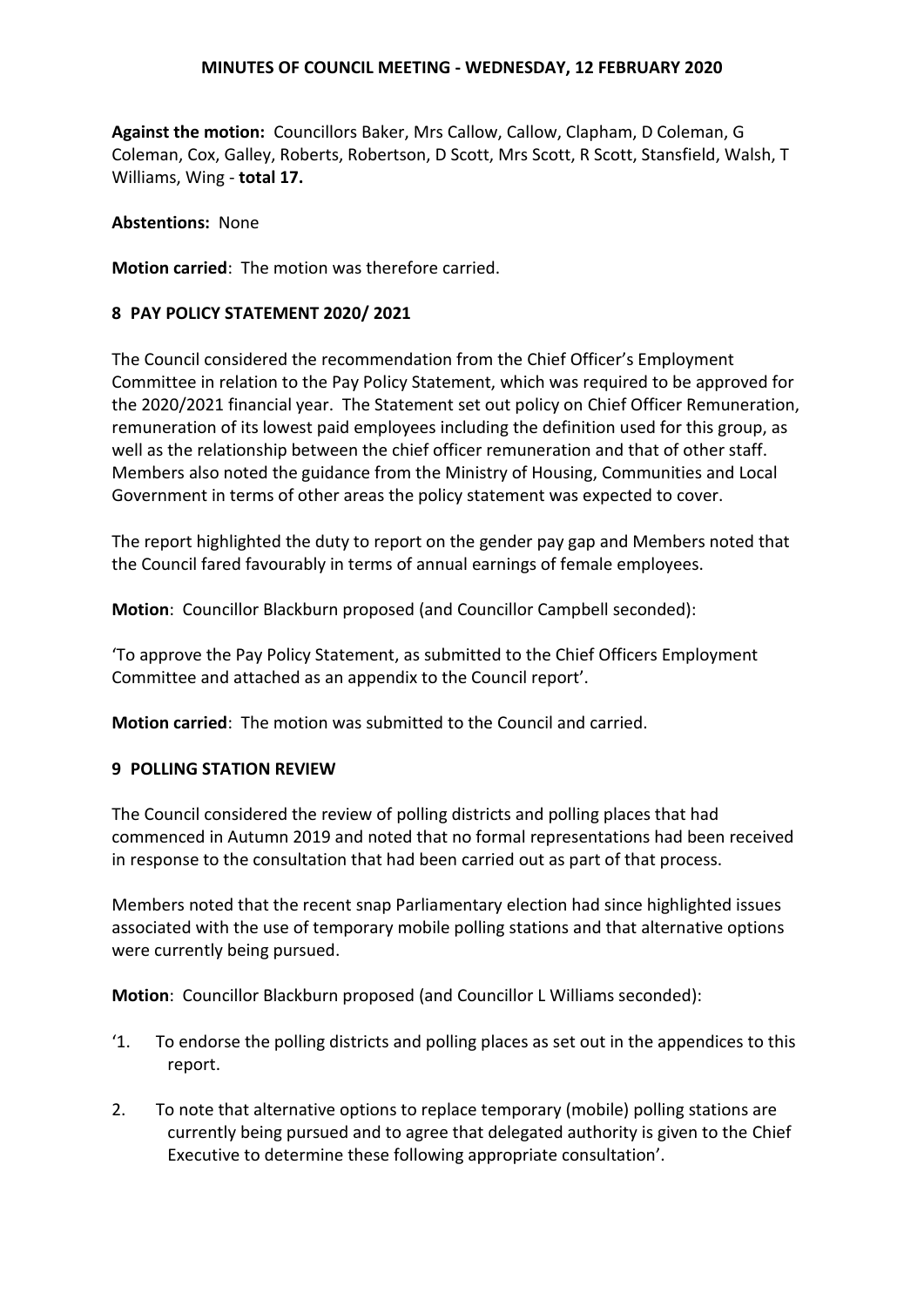**Motion carried**: The motion was submitted to the Council and carried.

### **10 BEAT THE BULLYING CAMPAIGN**

**Motion:** Having submitted notice and with the agreement of the Council at the meeting to alter the motion, Councillor T Williams proposed (and Councillor Clapham seconded):

### 'That this Council

Recognises that bullying in its many and diverse forms is never acceptable especially when young children are the victims

- Requests that the Chief Executive write to every school head teacher in the borough regardless of whether they are an academy, maintained, diocesan or free school encouraging the schools to pledge to support the 'Beat the Bullying Campaign' led by the Headstart Resilience Revolution and get involved in achieving the charter mark for that campaign. The charter mark being the first of its kind developed by young people in the country. The letter to also encourage schools to access anti bullying training, which is available.
- The Council has been using the free anti bullying programme which has been initiated by MADD (Making A Direct Difference) About Bullying and this is sponsored by individual businesses and local residents together with a generous donation from Fleetwood Town Football Club. There are also other programmes available such as Stop Speak Support etc'.

Members went on to debate the motion.

**Motion carried**: The motion was submitted to the Council and carried.

### **11 SPRINKLER SYSTEM**

**Motion:** Having submitted notice, Councillor T Williams proposed (and Councillor Clapham seconded):

'There are on average 37,000 house fires per year in the United Kingdom. Last year, including 72 fatalities from Grenfell, 334 lives were lost in residential fires. In general, fewer people are dying from fire related incidents, but figures do fluctuate. In all these 37,000 fires only 25% were fitted with smoke alarms, that's just 9,000.

The highest cause of fire deaths is smoke inhalation usually started by cooking and electrical appliances left unattended.

In all these fires almost, every life could have been saved if the premises had been fitted with sprinklers systems but so far only a limited type of buildings are forced by legislation to require sprinklers to be deployed.

That is upwards of 300 deaths that could have been avoided. Sprinkler systems are relatively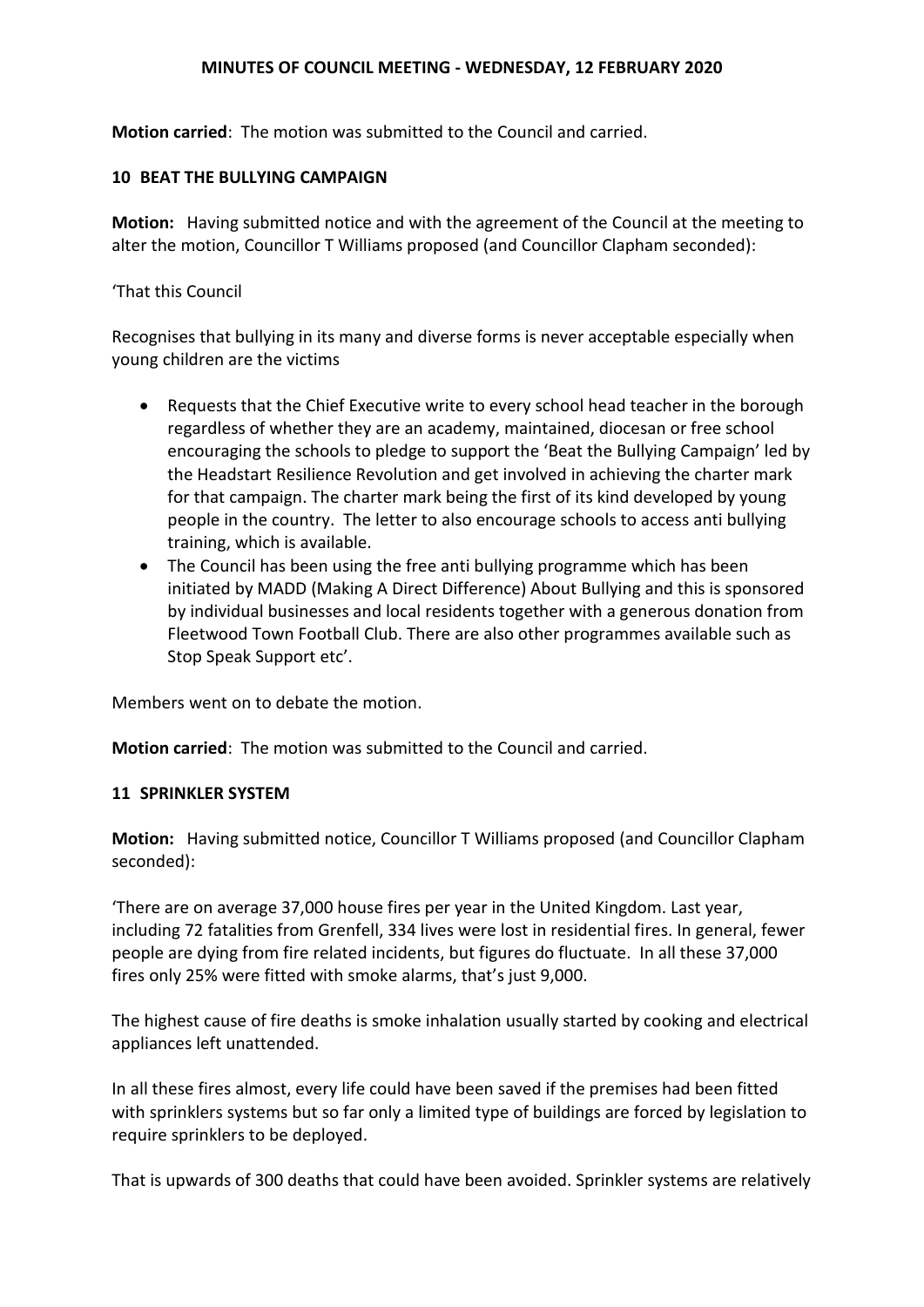cheap to install at the construction stage and target only the heat source of a specific fire, ensuring that the fire does not spread through the building. The water also removes larger smoke particles greatly reducing asphyxiation from smoke and fumes, it also cools the smoke making it less harmful.

Sprinkler systems:

- Reduce death and injury from fire
- Reduce the risks to fire fighters
- Protect property and heritage
- Reduce the effects of arson
- Reduce the impact of fire on the environment
- Reduce fire costs and the disruption to the community and business
- Permit design freedoms and encourage innovative, inclusive and sustainable architecture
- Protect mental health and wellbeing
- Promote and support business continuity

Sprinklers reduce injuries by at least 80 per cent, reduce property damage by 90 per cent and substantially reduce damage to the environment from fire.

Fire sprinklers are widely recognised as the single most effective method for fighting the spread of fires in their early stages.

The installation of fire sprinklers could virtually eliminate fire deaths. Blackpool Council is instigating a major housing development project and as a council the future safety of all Blackpool residents must be ensured.

By passing this motion, the Council will at the forefront of fire safety in the home and the Council's actions of lobbying the Minister could lead the way for other authorities to follow suit and help save many lives.

This Council therefore calls on the Chief Executive to write to the Minister of Housing, Communities and Local Government to consider making it mandatory in building regulations that house builders install Fire Authority approved sprinkler systems on all new residential buildings. These sprinkler systems to be at an adequate level for each particular design of house as agreed with the National Fire Authority'.

Members went on to debate the motion.

**Motion carried**: The motion was submitted to the Council and carried.

# **12 ADOPTION OF THE INTERNATIONAL HOLOCAUST REMEMBRANCE ALLIANCE (IHRA) WORKING DEFINITION OF ANTISEMITISM**

**Motion:** Having submitted notice, Councillor Blackburn proposed (and Councillor Campbell seconded):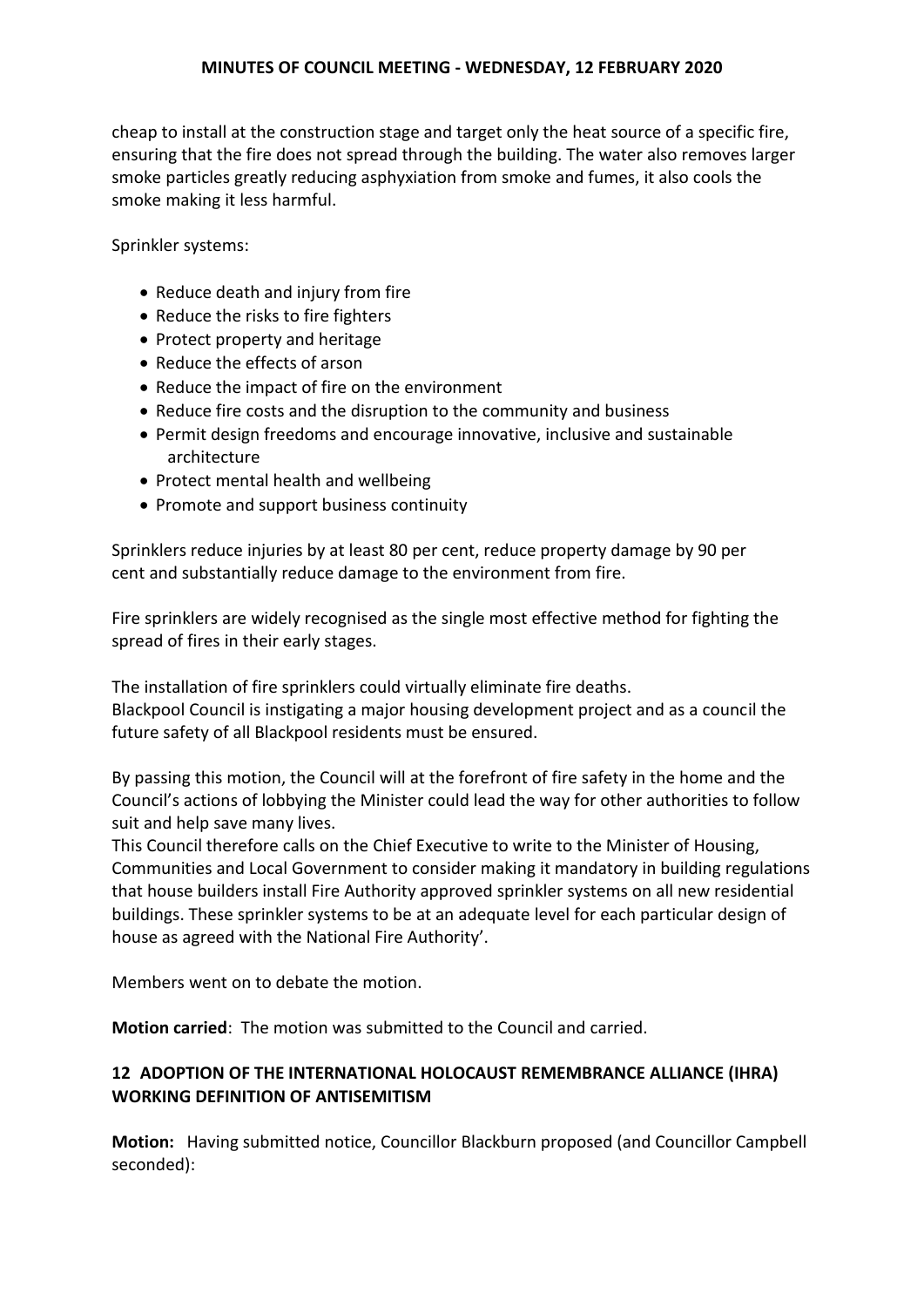'This Council expresses alarm at the rise in antisemitism in recent years across the UK. This includes incidents when criticism of Israel has been expressed using antisemitic tropes. Criticism of Israel can be legitimate, but not if it employs the tropes and imagery of antisemitism.

The Council therefore welcomes the UK Government's announcement on 11 December 2016 that it will sign up to the internationally recognised International Holocaust Remembrance Alliance (IHRA) guidelines on antisemitism, which define antisemitism thus:

"Antisemitism is a certain perception of Jews, which may be expressed as hatred toward Jews. Rhetorical and physical manifestations of antisemitism are directed toward Jewish or non-Jewish individuals and/or their property, toward Jewish community institutions and religious facilities."

The guidelines highlight manifestations of antisemitism as including:

- "• Calling for, aiding, or justifying the killing or harming of Jews in the name of a radical ideology or an extremist view of religion.
- Making mendacious, dehumanizing, demonizing, or stereotypical allegations about Jews as such or the power of Jews as collective — such as, especially but not exclusively, the myth about a world Jewish conspiracy or of Jews controlling the media, economy, government or other societal institutions.
- Accusing Jews as a people of being responsible for real or imagined wrongdoing committed by a single Jewish person or group, or even for acts committed by non- Jews.
- Denying the fact, scope, mechanisms (e.g. gas chambers) or intentionality of the genocide of the Jewish people at the hands of National Socialist Germany and its supporters and accomplices during World War II (the Holocaust).
- Accusing the Jews as a people, or Israel as a state, of inventing or exaggerating the Holocaust.
- Accusing Jewish citizens of being more loyal to Israel, or to the alleged priorities of Jews worldwide, than to the interests of their own nations.
- Denying the Jewish people their right to self-determination, e.g., by claiming that the existence of a State of Israel is a racist endeavour.
- Applying double standards by requiring of it a behaviour not expected or demanded of any other democratic nation.
- Using the symbols and images associated with classic antisemitism (e.g., claims of Jews killing Jesus or blood libel) to characterize Israel or Israelis.
- Drawing comparisons of contemporary Israeli policy to that of the Nazis.